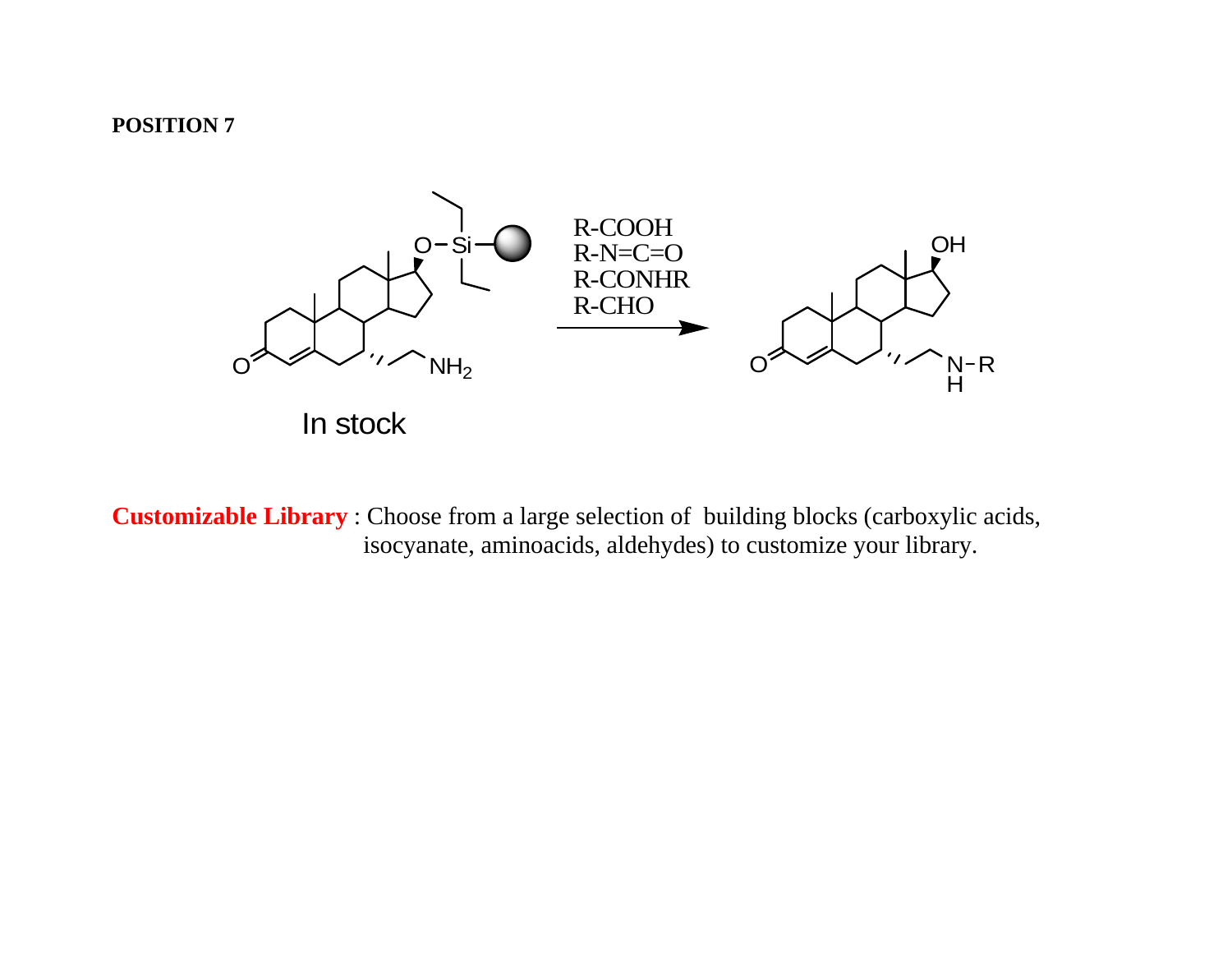## **SERIE ANDROSTANE (C-19)**

**Catalog # Structure Name Formula MW Size/Price** 

SADP-901

SADP-902



 $7\alpha$ -Propylthio-17 $\beta$ -*O* -(spirotetrahydrofuran-5-oxo-2-yl)-4 androsten-3-one

 $7\alpha$ -Benzylthio-17 $\beta$ -*O* -(spirotetrahydrofuran-5-oxo-2-yl)-4 androsten-3-one

In stock Please contact us for prices

In stock Please contact us for prices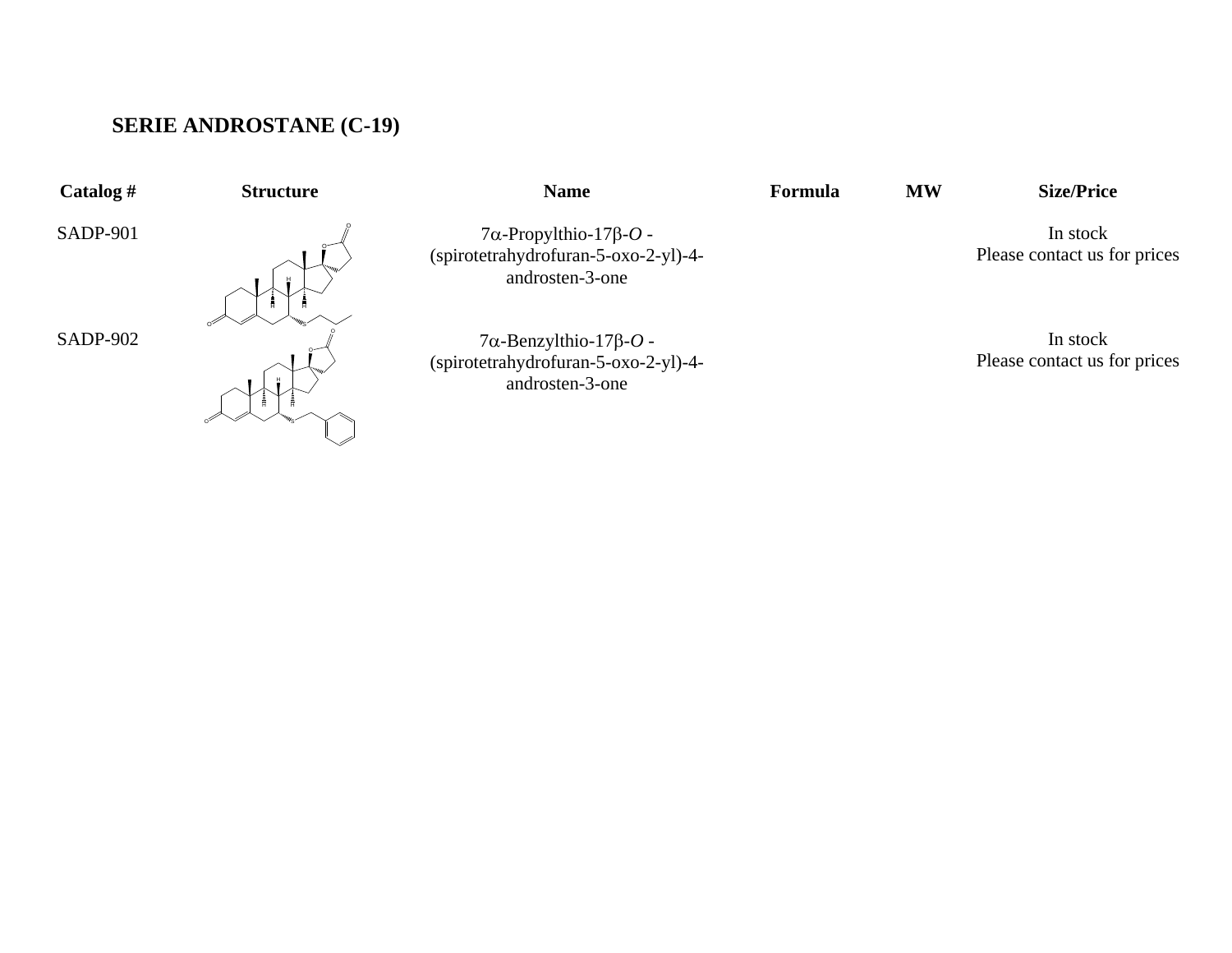## **SERIE ESTRANE (C-18)**

| <b>SEDP-100-</b>    | $N$ -Butyl, N-methyl-11- $(3', 17'$ $\beta$ -<br>dihydroxyestra-1',3',5'(10')-trien-7'-<br>yl)undecanamide                          | $C_{34}H_{55}NO_3$              | 525.81 | In stock<br>Please contact us for prices |
|---------------------|-------------------------------------------------------------------------------------------------------------------------------------|---------------------------------|--------|------------------------------------------|
| SEDP-<br>2538-1     | $N$ -Butyl, $N$ -methyl-11- $(3)$ -<br>sulfamoyloxy-17'-oxoestra-<br>$1', 3', 5'(10')$ -trien-7'-yl)undecanamide                    | $C_{34}H_{54}N_2O_5S$           | 602.87 | In stock<br>Please contact us for prices |
| SEDP-<br>2539-1     | $N$ -Butyl, $N$ -methyl-11- $(3', 17'$ -<br>disulfamoyloxyestra-1',3',5'(10')-trien-<br>7'-yl)undecanamide                          | $C_{34}H_{57}N_3O_7S_2$         | 683.96 | In stock<br>Please contact us for prices |
| SEDP-<br>2540-1     | $N$ -Butyl, N-methyl-11-(17' $\alpha$ -benzyl-<br>17'β-hydroxy 3'-sulfamoyloxyestra-<br>$1', 3', 5'(10')$ -trien-7'-yl)undecanamide | 695.01<br>$C_{41}H_{62}N_2O_5S$ |        | In stock<br>Please contact us for prices |
| SEDP-<br>$2541 - 1$ | $N$ -Butyl, N-methyl-11-(17' $\beta$ -hydroxy<br>$3'$ -sulfamoyloxyestra-1', $3'$ , $5'(10')$ -<br>trien-7'-yl)undecanamide         | 604.88<br>$C_{34}H_{56}N_2O_5S$ |        | In stock<br>Please contact us for prices |
| <b>DPCO13-1</b>     |                                                                                                                                     |                                 |        | In stock<br>Please contact us for prices |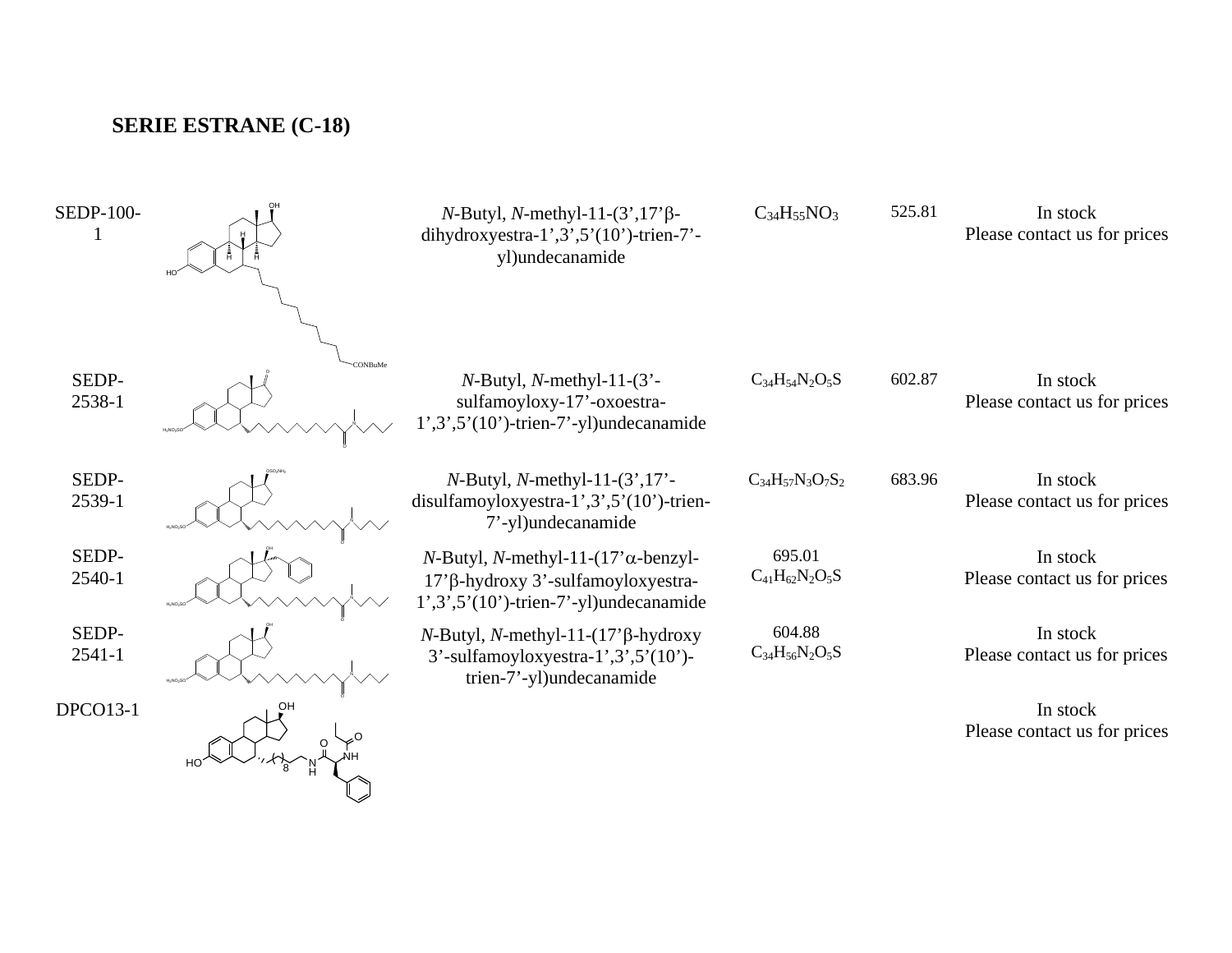

In stock Please contact us for prices

In stock Please contact us for prices

In stock Please contact us for prices

In stock Please contact us for prices

In stock Please contact us for prices

In stock Please contact us for prices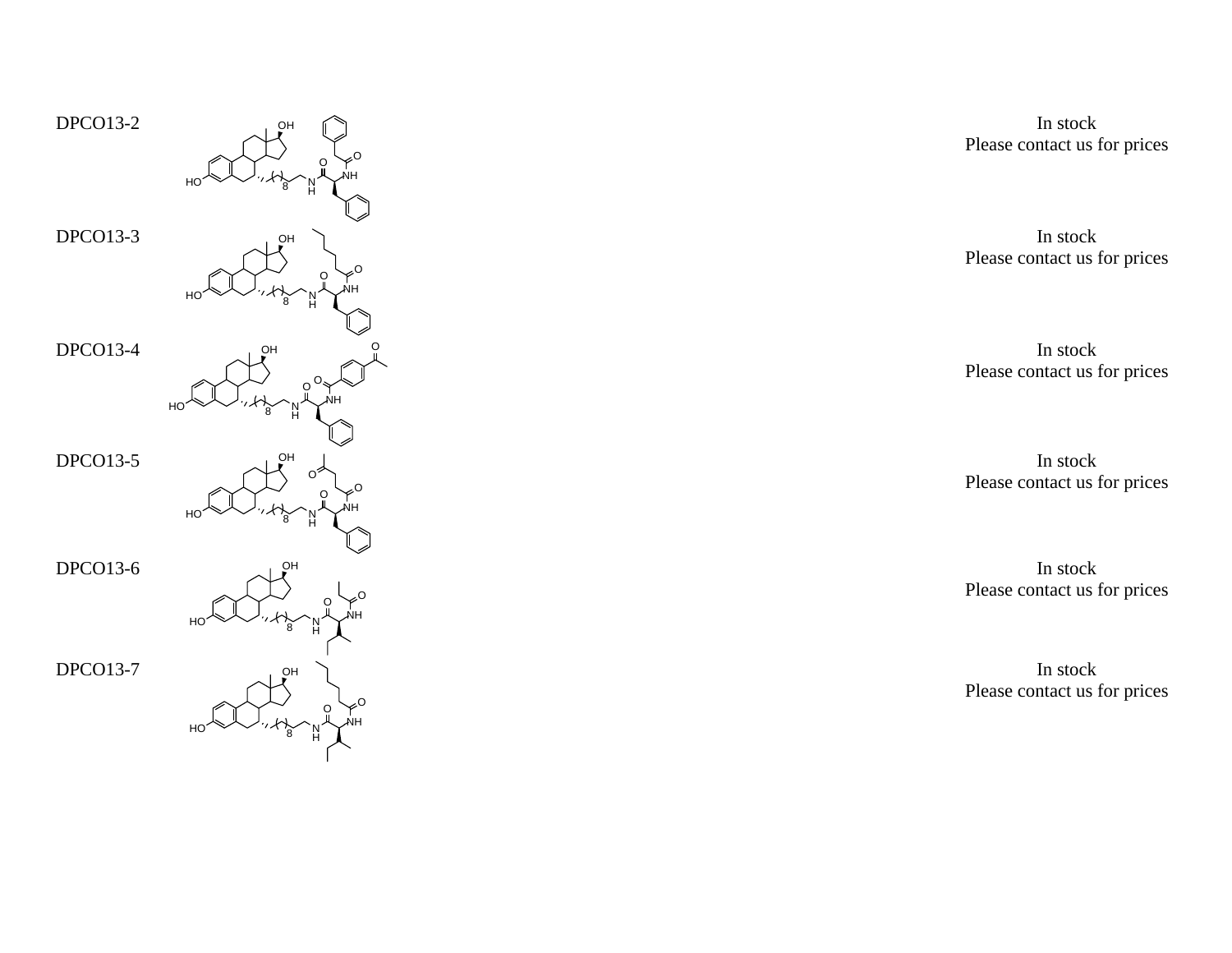

In stock Please contact us for prices

In stock Please contact us for prices

In stock Please contact us for prices

In stock Please contact us for prices

In stock Please contact us for prices

In stock Please contact us for prices

In stock Please contact us for prices